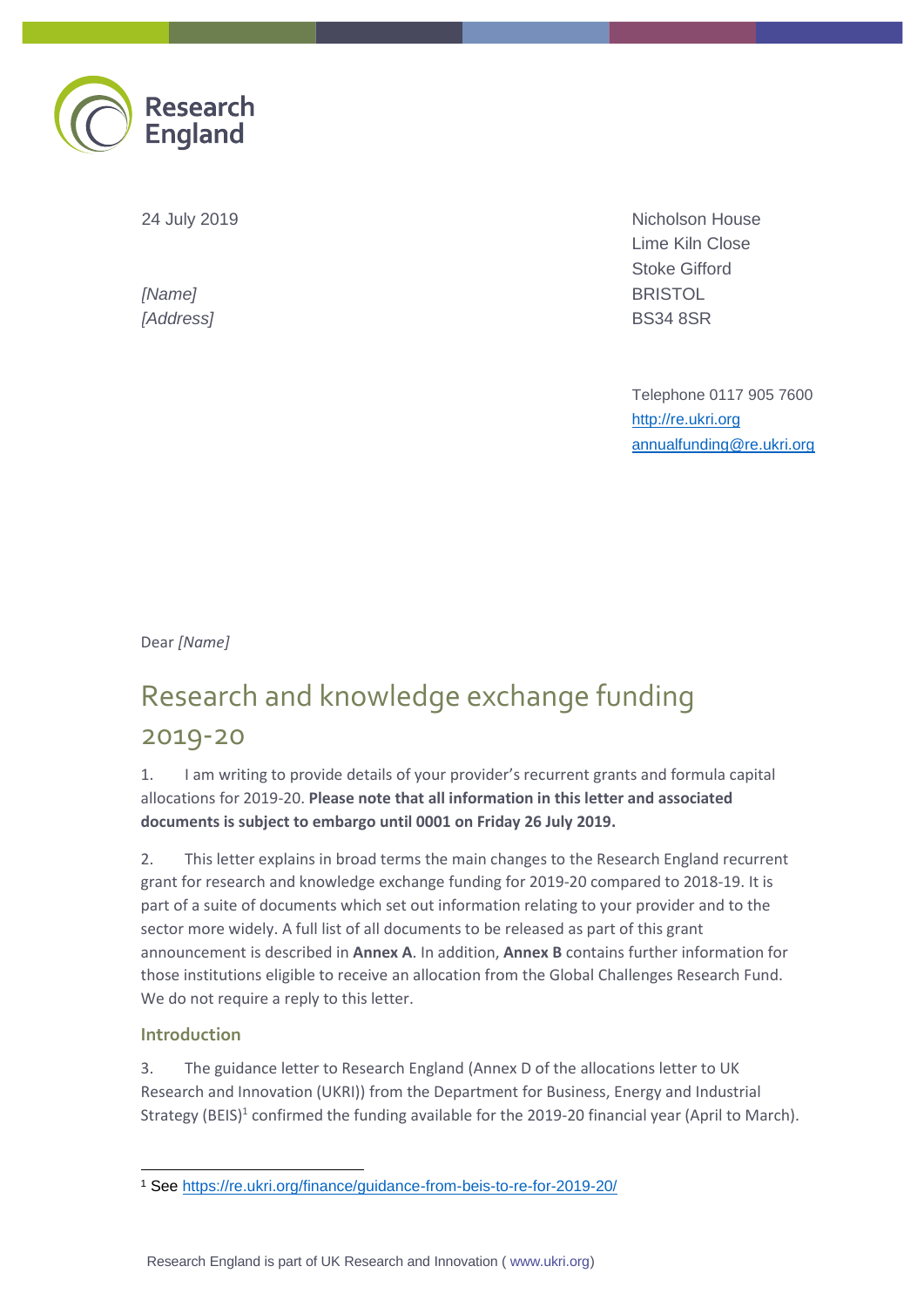

-

The letter also identified the policies and priorities that should underpin our approach to funding.

4. In the light of that allocations letter, and with endorsement of the Research England Council, we have set the academic year 2019-20 budgets for research and knowledge exchange. As usual, any future changes to the grant made available by Government could affect the funding we are able to distribute to providers in the 2019-20 academic year, and this may include revising allocations after they have already been announced.

5. 'Funding for higher education providers for 2019-20' (Research England Circular letter RE-CL-2019-03)<sup>2</sup> set out developments to our funding methods and budgets for 2019-20. This confirmed that:

a. We will be increasing the budget for mainstream quality-related research (QR) together with its London weighting element in 2019-20 by £45 million to a total of £1,095 million. There will be no change to the funding allocation method for QR, except for an adjustment to the subject cost weighting for UOA 4: Psychology, psychiatry and neuroscience from 1.42 to 1.6. The revised weighting will be applied within the mainstream QR funding method and QR RDP supervision funding.

b. We will be increasing the budget for the Global Challenges Research Fund (GCRF) by £10 million to a total of £68 million. GCRF allocations are for investment in cuttingedge research that addresses the challenges of economic development and wellbeing faced by developing countries (as listed on the Organisation for Economic Co-operation and Development's Development Assistance Committee's list of eligible countries). Funding is subject to individual HEI-level strategies having been approved in 2018.

c. We will be maintaining the budgets for other separate streams within recurrent research funding. These are:

- i. £260 million for QR research degree programme (RDP) supervision funding
- ii. £204 million for QR charities research
- iii. £64 million for QR business research
- iv. £7 million for national research libraries.

d. The overall budget for knowledge exchange, allocated through the Higher Education Innovation Fund (HEIF), will be £213 million. This includes £47 million provided from the Office for Students' teaching budget. As part of the funding method:

Research England is part of UK Research and Innovation ( www.ukri.org)

<sup>2</sup> See [https://re.ukri.org/news-events-publications/publications/circular-letter-funding-for-higher](https://re.ukri.org/news-events-publications/publications/circular-letter-funding-for-higher-education-institutions-2019-20/)[education-institutions-2019-20/](https://re.ukri.org/news-events-publications/publications/circular-letter-funding-for-higher-education-institutions-2019-20/)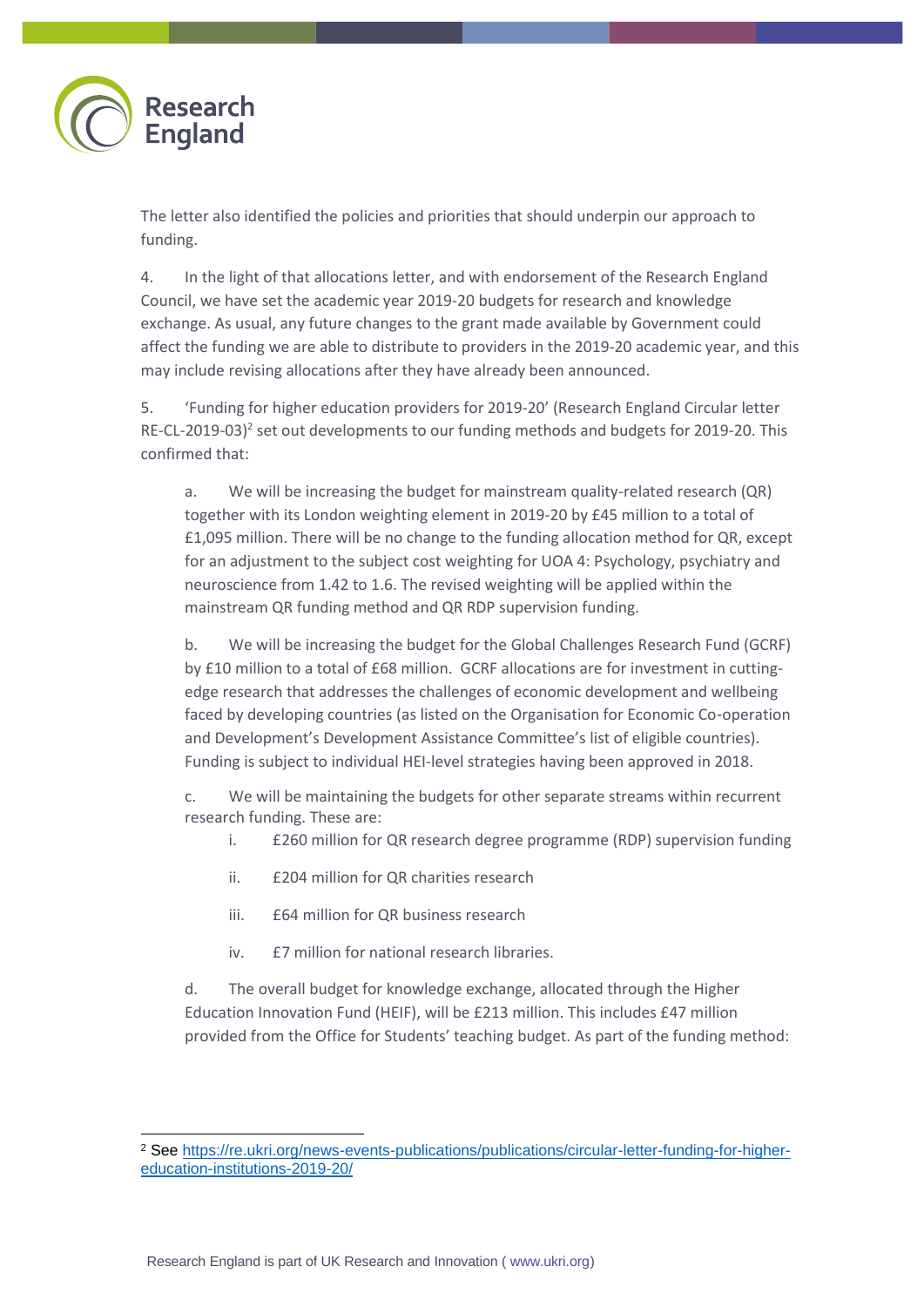

i. We are maintaining the top cap on main allocations at £3.895 million (this was increased in the 2018-19 allocations from the previous level of £3.325 million)

ii. The annual modifier limit for providers is returning to a maximum +10 percent year-on-year increase (this was temporarily +30 per cent for 2018-19).

e. We will be maintaining the overall budget for formula-based research capital in cash terms, at a total of £183 million. This comprises:

- i. £96 million for 'HEI Research Capital England'
- ii. £87 million for Higher Education Research Capital England.

6. Looking forward to the UKRI Open Access review we note that the Research Councils have confirmed their £24 million block grant allocation for 2019-20 and that the QR increase provides an additional mechanism to support any attribution across the sector of the costs of open access, including transformational open access agreements proposed by Jisc Collections as the university negotiator. Such arrangements are a key element in developing a costeffective publications system for the English higher education sector as a whole.

#### **2019-20 Recurrent grant changes for providers**

7. Most providers have grant changes as a result of the developments described above. In addition, providers may also see changes because of:

a. Changes, relative to the sector as a whole, to providers' postgraduate research student numbers and research income data. Such changes affect providers' share of the QR allocations for RDP supervision funding and the charities and business elements.

b. Changes, relative to the sector as a whole, to providers' HE-BCI survey, HESA Finance record and Knowledge Transfer Partnerships data, which affects their share of knowledge exchange funding.

8. We are looking to provide as much help as we can for providers in understanding their funding outcomes and on the main factors that have led to funding changes. Providers should address any questions on this to [annualfunding@re.ukri.org.](mailto:annualfunding@re.ukri.org)

#### **Terms and conditions of funding**

9. The terms and conditions of funding set out the formal relationship between UK Research and Innovation and the providers that it funds in relation to funds administered through Research England. The final terms and conditions applicable to funding provided to higher education providers for the 2019-20 academic year will be published on our website by 1 August 2019. The terms and conditions include those related to provision of data and compliance with governance and data assurance requirements. Providers should read the terms and conditions in conjunction with this publication.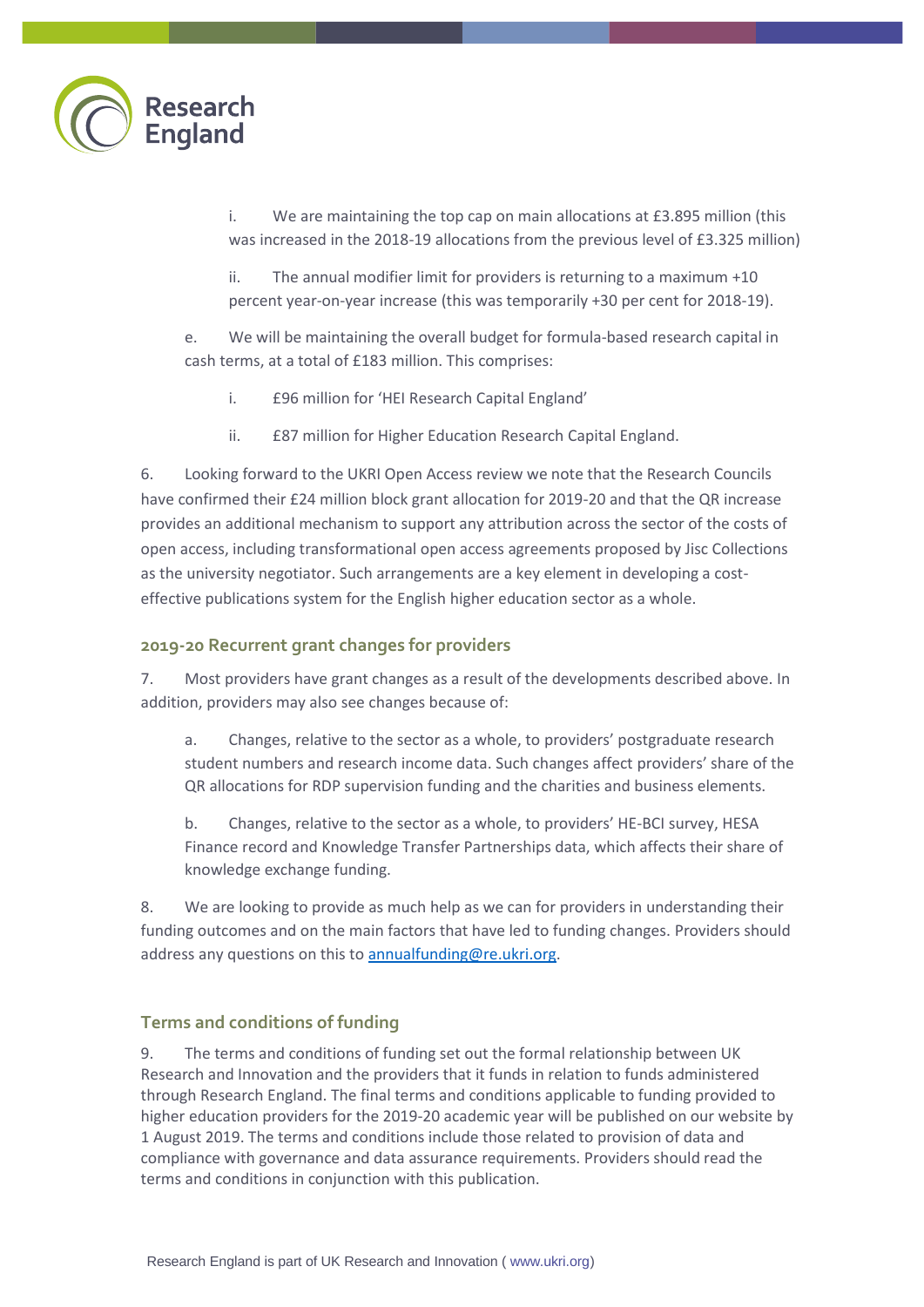

#### **Further information and requests for changes**

10. While we do not require a reply to this letter, there may be circumstances in which providers wish to request changes to allocations. We only expect to accept data amendments to correct errors that are widespread, substantial and have a material impact on Research England's use of the data. Providers that wish to request amendments should consult the technical guidance document accompanying this letter.

11. If you would like informal advice about the effects of any data changes or have any questions about your allocations, please contact [annualfunding@re.ukri.org.](mailto:annualfunding@re.ukri.org)

Yours sincerely

David Sweeney

Executive Chair, Research England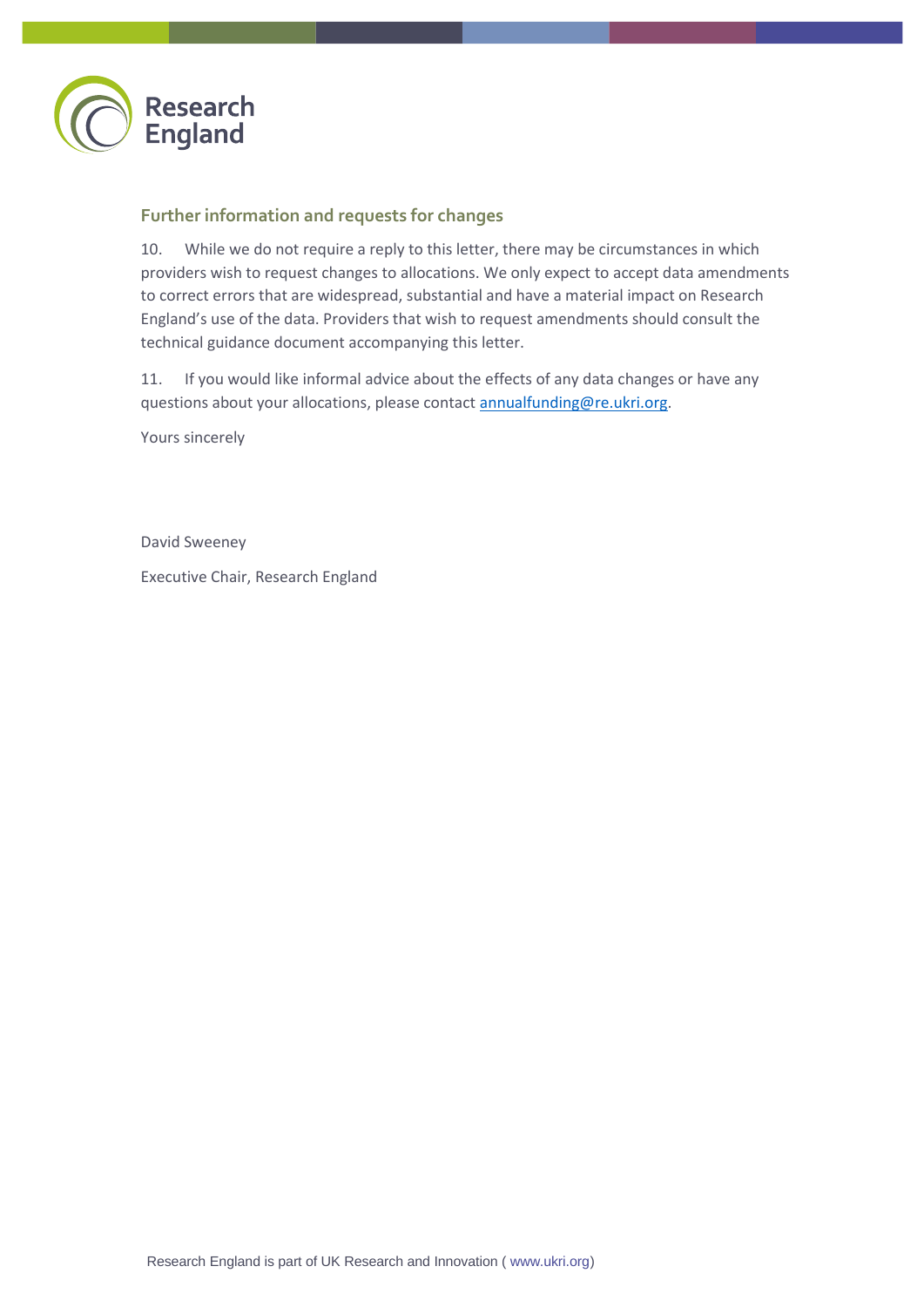

## **Annex A: Documents and tables accompanying this grant announcement**

1. Your provider has at least one nominated portal User Administrator who will be able to give staff at your provider access to these documents. If you have queries on this, please email [portal@officeforstudents.org.uk.](mailto:portal@officeforstudents.org.uk)

2. The following will be released alongside this letter, in the section '2019-20 Grant tables (Research England)' on the Office for Students' portal [\(https://extranet.officeforstudents.org.uk/data\)](https://extranet.officeforstudents.org.uk/data) **under embargo until 0001 on 26 July 2019**:

a. 2019-20 recurrent research and knowledge exchange grant tables for your provider. This shows the funding allocated for 2019-20 under different funding streams and a breakdown of the data used to calculate the funding.

b. A technical guidance document, which explains in detail how the figures in the grant tables have been derived. The guidance is aimed primarily at finance and planning officers.

c. 2019-20 recurrent research and knowledge exchange grant tables for the sector as a whole.

#### **Research England Publications**

3. The following will be available on the Research England website:

a. 'Guide to research and knowledge exchange funding 2019-20', RE-P-2019-03. This guide provides an overview of our recurrent research and knowledge exchange funding methods.

b. 'Research and knowledge exchange funding for 2019-20', RE-P-2019-05. This provides a summary report on the allocations, including totals for each provider and will be available from 26 July 2019.

#### **Funding summary**

4. In addition, we will be releasing a funding summary with supporting documents, to show how we have used HESA data to support our QR RDP supervision funding allocations. We will be writing separately to heads of providers on how to access this information.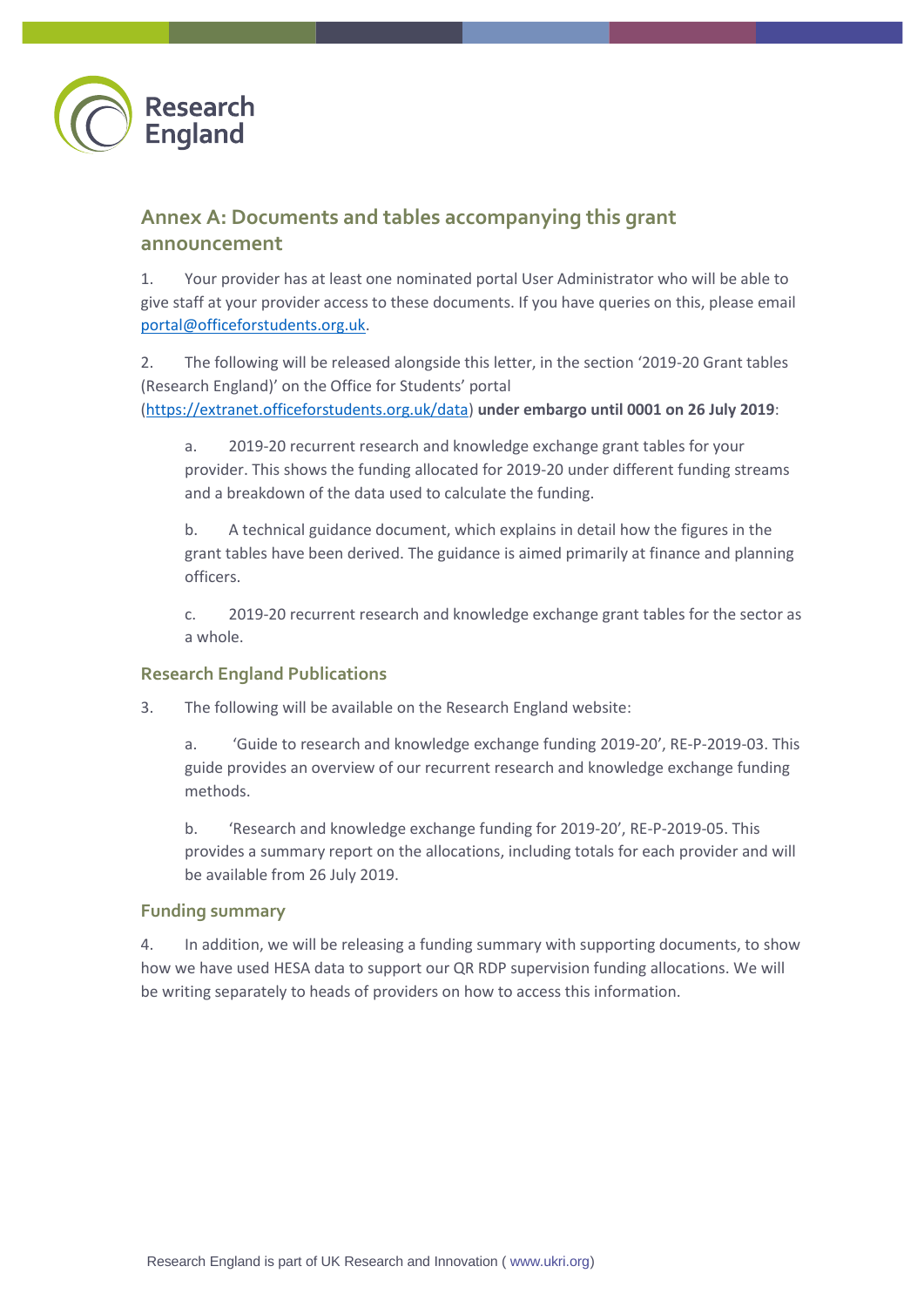

## **Annex B: Confirmation of Global Challenges Research Fund allocations for AY 2019-20**

- 1. Providers are only able to receive QR GCRF allocations for the three years from AY 2018-19 if they have submitted a QR GCRF strategy that was subsequently assessed and approved as ODA compliant, and subject to assurance of continued ODA compliance through GCRF monitoring exercises conducted by Research England.
- 2. Your QR GCRF allocation for academic year (AY) 2019-20 is stated in your grant tables.

#### **Background**

- 3. The GCRF is a £1.5 billion fund announced by the Government to support cutting-edge research that addresses the challenges faced by developing countries. QR GCRF allocations must be used according to ODA principles, which state that only research directly and primarily of benefit to the problems of developing countries may be counted as ODA eligible. The primary benefits of any activity undertaken using QR GCRF funding **must** be to developing countries; any benefits to the UK or other developed countries must be a secondary consideration. Additionally, GCRF activity must work with and support development in countries and territories on the Development Assistance Committee's (DAC) list of ODA recipients.
- 4. Use of QR GCRF funding must be in line with the terms and conditions of QR GCRF. The full QR GCRF terms and conditions will shortly be available on the Research England website [\(https://re.ukri.org/research/global-challenges-research-fund/\)](https://re.ukri.org/research/global-challenges-research-fund/).

#### **Monitoring**

- 5. The GCRF forms part of the UK's ODA commitment, which is monitored by the Organisation for Economic Co-operation and Development (OECD). In order to enable the UK government to meet its reporting commitments to the OECD on ODA funding, all HEIs in receipt of QR GCRF from AY 2018-19 are required to participate in annual monitoring exercises as a condition of grant.
- 6. Any part of an HEI's QR GCRF allocation where insufficient evidence of ODA compliance has been provided, and/or where there is unspent funding (underspend), will be recouped.
- 7. Research England reserve the right to require additional monitoring during the academic year; adjust future funding allocations to recoup your QR GCRF grant and/or refuse future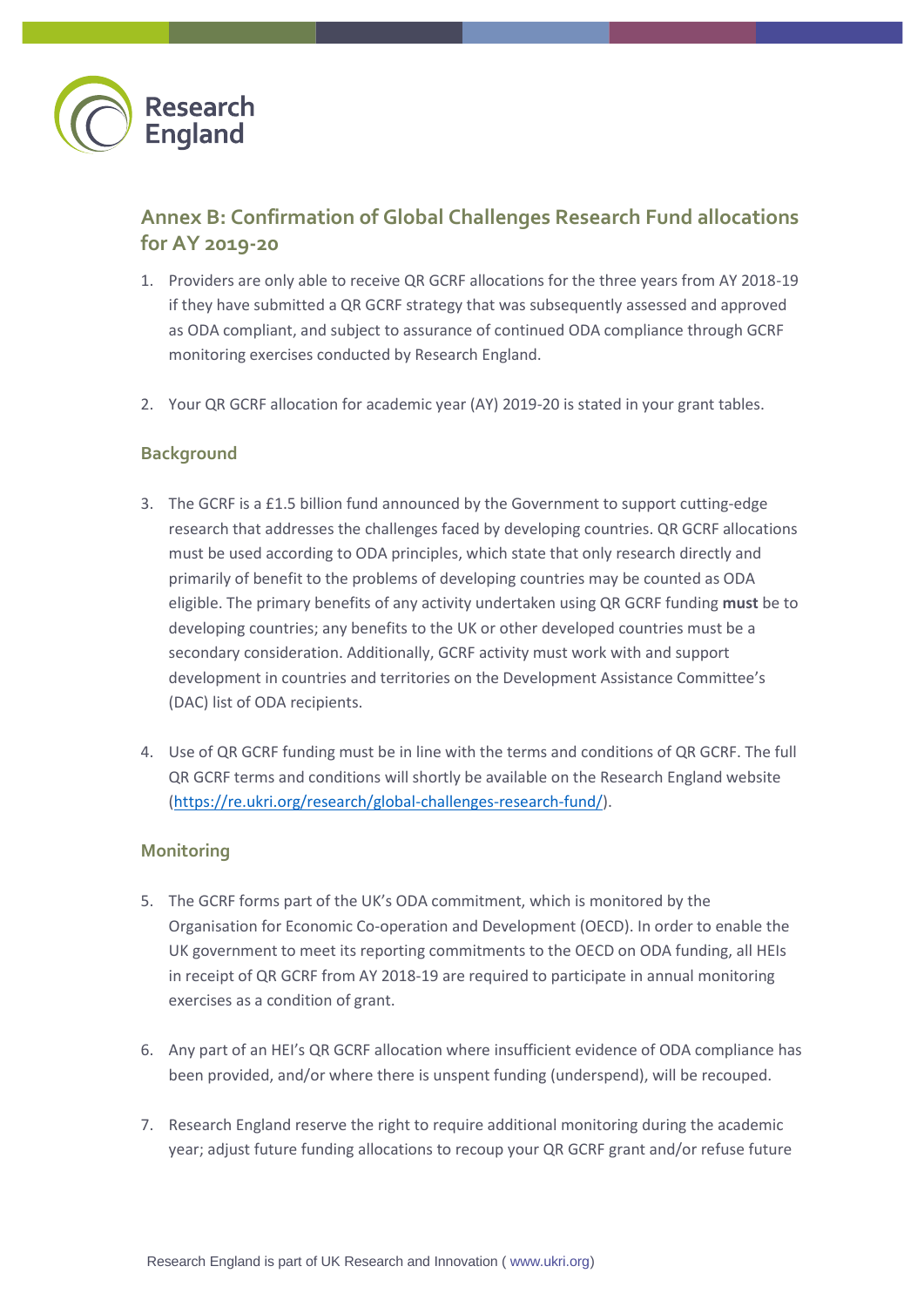

QR GCRF funding if your institution fails to participate satisfactorily in the monitoring process.

- 8. Annual monitoring exercises will be conducted at the end of each academic year, and you will be notified in advance of the requirements for completing your submissions. Broadly, monitoring exercises will require you to provide a detailed breakdown of the spending of your whole QR GCRF allocation – including detailed evidence on the types of activity funded, the DAC list countries and partners involved, and the impacts and outputs produced.
- 9. The annual monitoring exercises will measure your HEI's progress against the intentions outlined in your three-year institutional QR GCRF strategy. You will be expected to show how the activities undertaken align with your strategy, or why any activities have diverged from the strategy.
- 10. To meet ODA transparency requirements, your annual monitoring submissions will be published to the International Aid Transparency Initiative (IATI).

#### **Best practice in assuring ODA compliance**

- 11. We expect HEIs to provide specific and detailed information on the following in order to demonstrate best practice in assuring ODA compliance:
	- a. A clear and primary focus within your strategy (and all activity stemming from this) on addressing development challenges and creating impact in DAC list countries. Any aims to improve your HEI's status in development related research or other aims that benefit your institution **must** be secondary considerations.
	- b. DAC list countries partnered with detailing the *specific* countries *directly* working on or benefiting from a project or activity, rather than providing a broad or generalised list of countries *potentially* involved or benefitting.
	- c. Specific development issues addressed detailing the development challenges specific to the country or countries partnered with for any activity or project and evidencing how the activity or project addresses these.
	- d. Impacts on and benefits to DAC list countries detailing the specific impacts and benefits and demonstrating how these address the specific development issues faced by the DAC list country. HEIs should also include detailed and robust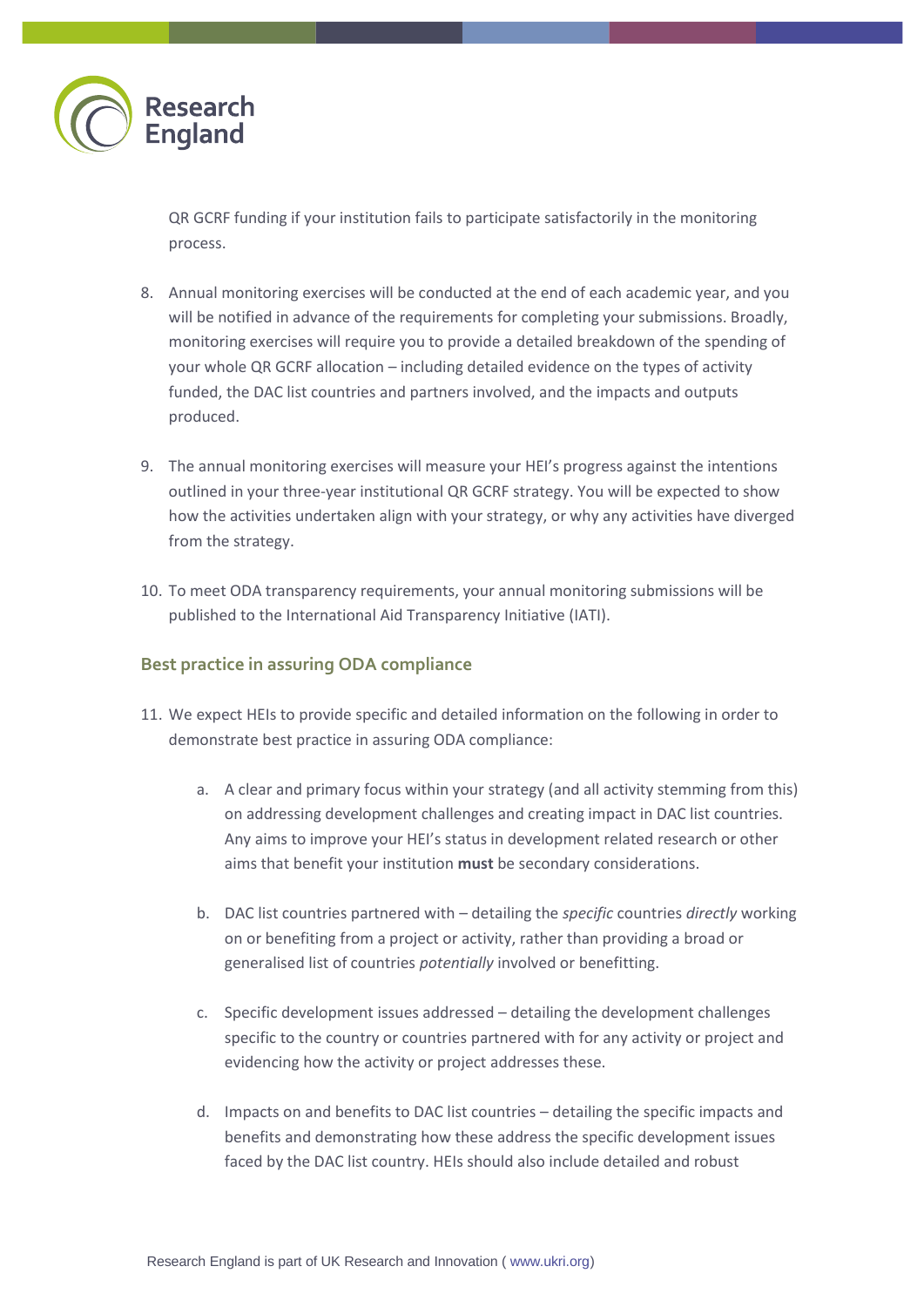

evidence to show that these benefits to DAC list countries are the primary outcomes of any QR GCRF activity.

- e. Financial information providing detailed and specific breakdowns of the spending (or, in the case of forward looking strategies, expected spending) on each activity or project and on additional funding leveraged from other sources (both GCRF and non-GCRF). Where QR GCRF is used to meet the full economic cost (FEC) of another grant, HEIs should state the precise amount of funding received from other sources.
- f. Monitoring, due diligence and other internal processes detailing the internal processes for allocating QR GCRF funds, conducting due diligence processes, monitoring and assuring ODA compliance, evaluating activity and managing the university's strategy for QR GCRF activity. Descriptions of these processes should be specific, rather than simply stating that appropriate processes and procedures are in place.

#### **Safeguarding**

- 12. Research activity funded through the GCRF may involve working with vulnerable beneficiaries. Improper safeguarding of beneficiaries is a reportable serious incident.
- 13. In the case of overseas research undertaken by a UK HEI, beneficiaries include all subjects of, participants in and direct and indirect beneficiaries of research. HEIs should take reasonable steps to ensure that those who come into contact with UK research overseas do not, as a result, come to harm. We expect all researchers from UK HEIs undertaking research overseas to exercise good conduct during their time overseas.
- 14. We expect HEIs to notify us if they become aware of any safeguarding issues or unlawful conduct related to research or researchers overseas in the context of either local or UK legislation. This applies to QR GCRF funded activity and other research activity. Abuse or improper safeguarding of beneficiaries and poor research conduct in overseas research could impact adversely upon both the research and reputation of an HEI. Please contact [globalchallenges@re.ukri.org](mailto:globalchallenges@re.ukri.org) to report such incidents or for further information on safeguarding and serious incident reporting.